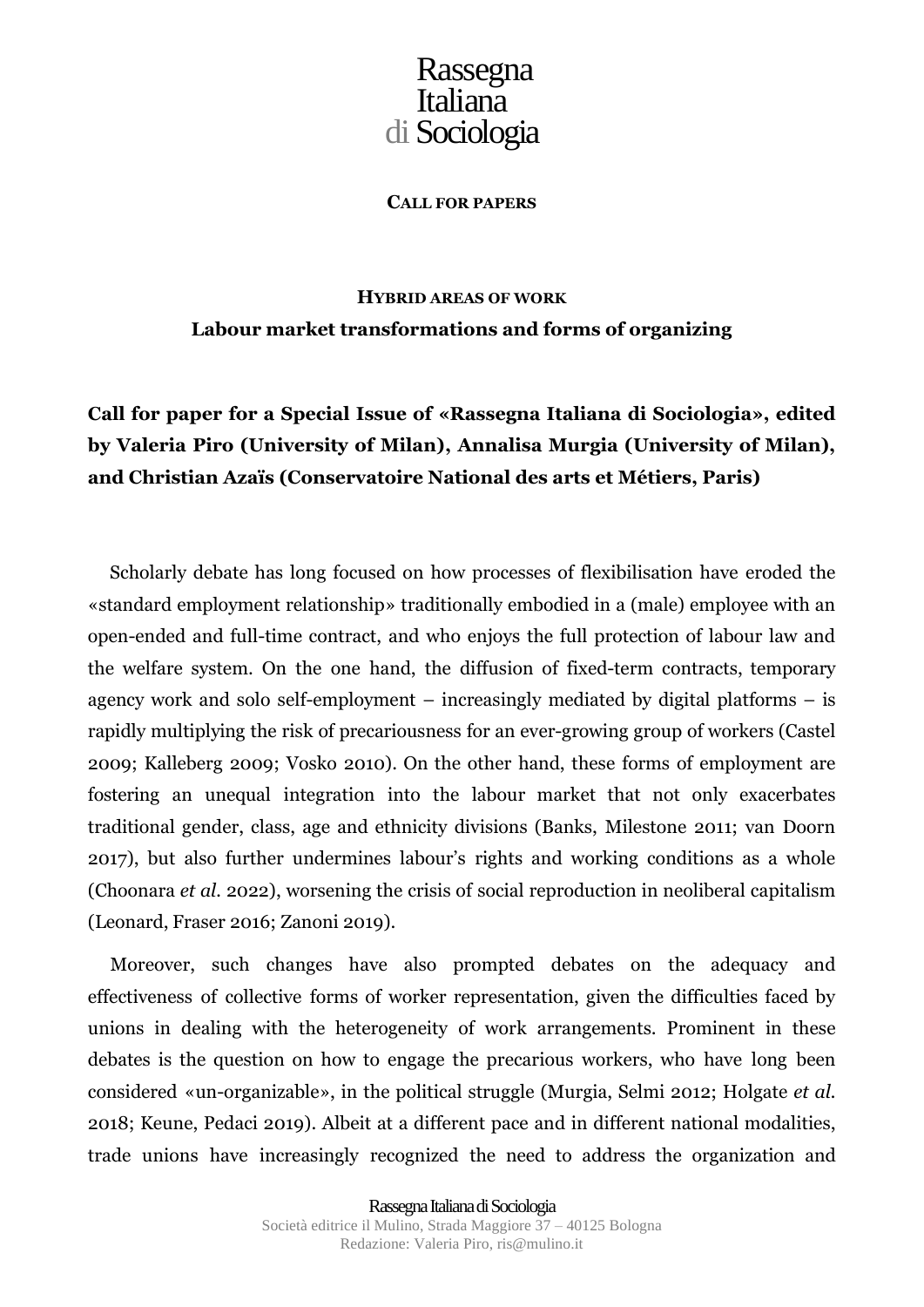collective representation of the growing group of precarious workers, to better represent their interests (Doellgast *et al.* 2*018*; Simms, Dean 2014; Gumbrell-McCormick 2011; Pernicka 2005). An important aspect of trade union renewal concerns building alliances with societal actors, such as communities and groups, to create counter-hegemonic blocs that revitalise workers' power. In this process, unions are required to leave the comfort zone of classical industrial relations, to recognize and leverage their common interests with multiple constituencies (Atzeni, Ness 2016; Hyman, Gumbrell-McCormick 2017; Kesselman, Carelli 2020; Meardi *et al.* 2021; Mezihorak *et al.* 2022). At the same time, less institutionalised forms of collective mobilization are building new possibilities of resistance against precarization within social movements (Foti 2017; Mattoni 2016; Neilson, Rossiter 2005), as well as within alternative organizations, such as quasi-unions (Heckscher, Carré 2006) and cooperatives (Flecha, Ngai 2014; Graceffa, de Heusch 2017; Mondon-Navazo *et al.* 2021; Scholz, Schneider 2016), which are enacting novel processes that foster collective identity and political engagement.

The turbulence of the labour market on the one hand, and the vitality of old and new workers' organizations on the other suggests renovating the terms of the debate that conceptualizes labour and its forms of mobilizing. This Special Issue contributes to this attempt by proposing the concept of «hybrid areas of work» to grasp emerging work arrangements and forms of organizing, and challenge the hierarchy encoded in the dichotomies through which the labour market has been interpreted since the Fordist era (Ricciardi 2019). By leveraging the concept of hybridization (Azaïs 2019), the aim is to supersede the polarizations which counterpose «black» and «white», and to move towards a theoretical rethinking of the interpretative categories of work and employment. This will require questioning the historical binary opposition between employment and selfemployment, standard and non-standard, formal and informal, paid and unpaid forms of work. In dialogue with the debate on «grey» zones of labour and employment and with the studies focused on the blurring of the employment relationship boundaries (Azaïs *et al.* 2017; Bureau, Corsani 2015; D'Amours *et al*., 2017; Freedland 2003; Supiot 1999), we propose to use the concept of «hybrid» to capture the co-existence of multiple features that cannot be represented in a binary way (Murgia *et al.* 2020). Framed in these terms, hybridisation is a process that characterises the precarious and fragmented nature of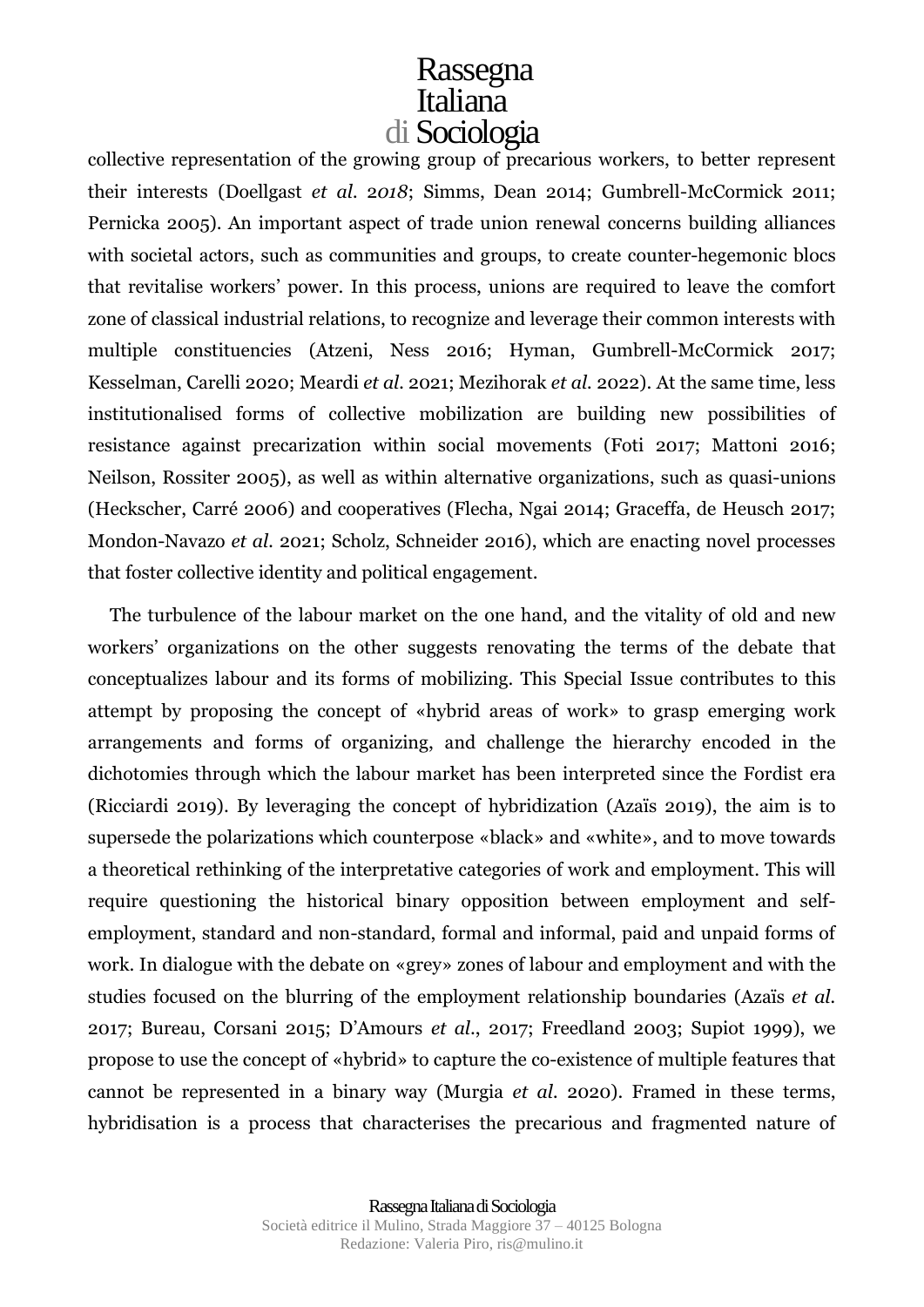contemporary labour, which is also affecting the level of social protection, as well as at the level of collective representation.

Moreover, the Special Issue aims at advancing our understanding of how hybrid areas of work and employment are articulated in both the Global North and the Global South. Ulrich Beck (1999), in his pioneering work on the new world of work, pointed out the risk of a «brazilianisation» of the Occident. By this he meant that issues related to «informal sector» approaches in the Global South could contribute to understanding tendencies in the North, in terms of the privatisation of public services, commodification of social benefits, loss of the influence of the state, etc., according to the Washington Consensus perspective and the Structural Adjustment Policies in the 80's. Nowadays, recognising that common features exist between Global North and South compels us to examine the new features of labour and employment relationships we have qualified as hybrid forms of work, within a general process of hybridization of labour market statuses, individual careers, and collective forms of representation.

Furthermore, the Special Issue invites us to dismiss the lenses that conceive contemporary precarious work as the linear result of progressive erosion of «standard work», by focusing on the boundaries outlining the emerging hybrid areas of work (i.e. formal/informal, paid/unpaid, productive/reproductive, leisure/work, production/consumption, etc.), both today and throughout history. Therefore, theoretical and theoretically grounded empirical papers are welcome on the following (but not exclusive) topics:

• How can the boundaries of emerging hybrid areas of work be drawn? Challenging traditional dichotomies to investigate the changing nature of work (formal/informal, paid/unpaid, productive/reproductive, leisure/work, production/consumption, etc.)

The subjective representations of workers and the emergence of hybrid identities in contemporary societies, in both the Global South and Global North

The hybrid work arrangements in the labour market, and their differences in the global landscape and through time from a socio-historical perspective, also in terms of employment regulation and social protection

The configuration of hybrid areas of work in terms of gender, family status, migration status, ethnicity, national origin, class, age, skills, and level of education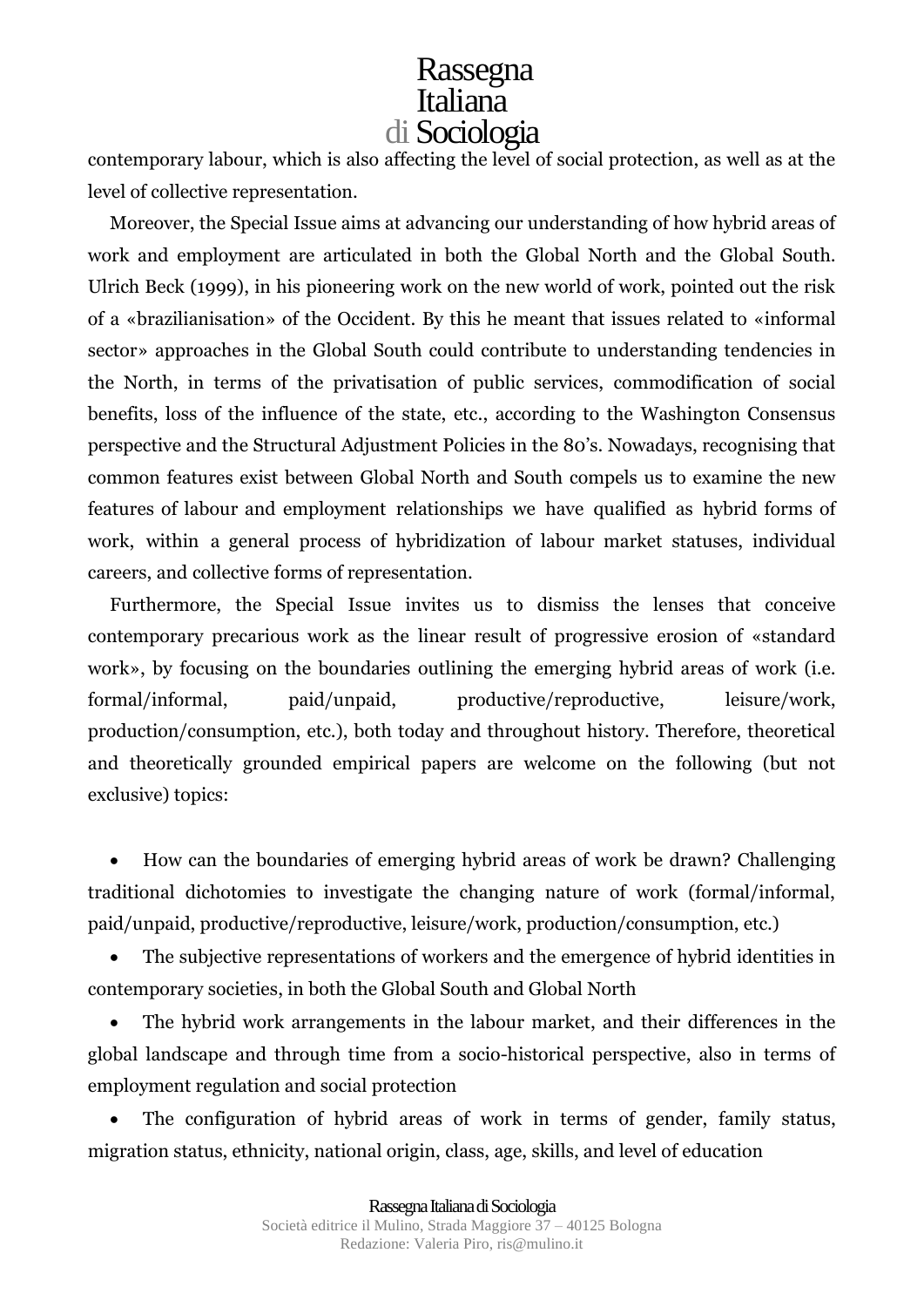• Gendered and generational inequalities in hybrid areas of work, focusing on multiple recent crises and their impact on employment expectations and work motivations

• The changing health and well-being conditions of workers experiencing hybrid forms of work

• The blurring boundaries between employment and self-employment: defining new forms of autonomy and dependence

The rise of digital and platform work: an emerging employment sector or the redefinition of old patterns?

The forms of collective representation of workers with a hybrid status and the emergence of hybrid forms of organizing within both traditional and new collective actors (trade unions, employer associations, grassroots groups, cooperatives, etc.)

The theoretical lenses that can be developed to provide more sophisticated analyses of the hybrid areas of work and employment

• Methodological issues related to the study of hybrid areas of work and employment, as well as proposals to address them (i.e. by questioning official statistics, as well as by experimenting with participatory research methods)

#### **Deadlines and guidelines**

Abstracts are due by **June 15, 2022**. All abstracts (500 words), with 5 keywords in English, should be sent as e-mail attachments (Word format) to: [valeria.piro@unimi.it,](mailto:valeria.piro@unimi.it) [annalisa.murgia@unimi.it,](mailto:annalisa.murgia@unimi.it) and [christian.azais@lecnam.net.](mailto:christian.azais@lecnam.net)

Decisions concerning the selection of articles will be given by **June 30, 2022**.

Submission of first versions of articles to be refereed should be sent to the editor by **October 15, 2022.** Articles – written in English – should follow the Journal guidelines and be uploaded on the Journal platform at this link:

[https://submission.rivisteweb.it/index.php/ris.](https://submission.rivisteweb.it/index.php/ris)

Communication from the editors concerning the peer-review process will take place by **December 15, 2022**.

Revised versions sent to the editors by **February 15, 2023**.

Publication in Issue **2/2023**.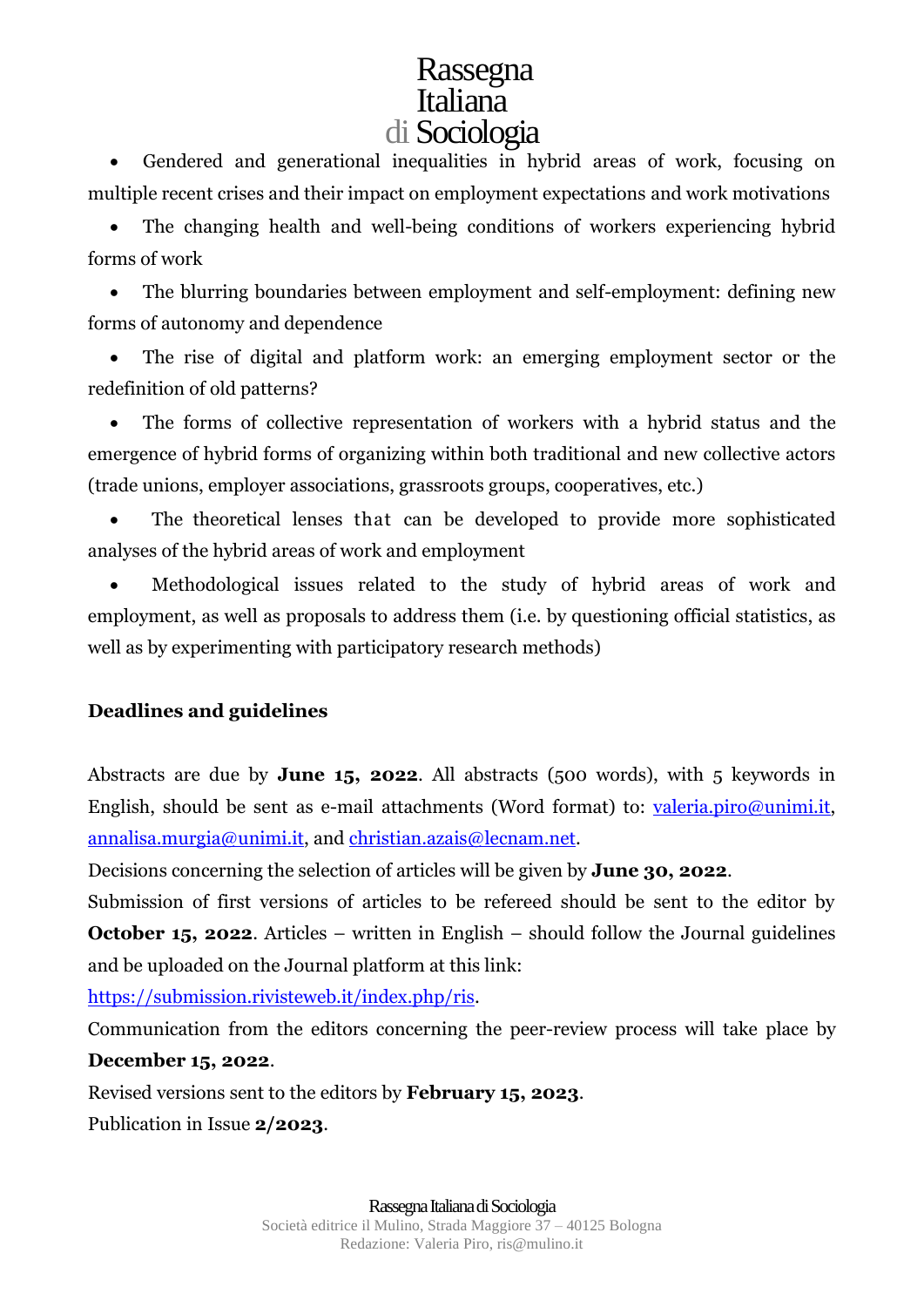#### **REFERENCES**

- Atzeni, M., Ness, I. (2016) *Precarious work and workers resistance: reframing labour for the 21st century*, in «Working USA. The Journal of Labor & Society», 19.
- Azaïs, C. (2019) *Hybridation*, in M.-C. Bureau, A. Corsani, O. Giraud, F. Rey, eds., L*es zones grises des relations de travail et d'emploi. Un dictionnaire sociologique*, Buenos Aires, Teseo, pp. 213-225.
- Azaïs, C., Dieuaide, P., Kesselman, D. (2017) *Zone grise d'emploi, pouvoir de l'employeur et espace public: une illustration à partir du cas Uber*, in «Relations Industrielles/Industrial Relations», 72, 3, pp. 433-56.
- Banks, M., Milestone K. (2011) *Individualization, gender and cultural work*, in «Gender, Work and Organization», 18, 1, pp. 73-89.
- Beck, U. (1999) *Schöne neue Arbeitswelt. Vision: Weltbürgergesellschaft*, Frankfurt am Main, Campus.
- Bureau, M.-C., Corsani, A. (2015) *Les Coopératives d'activité et d'emploi: pratiques d'innovation institutionnelle*, in «Revue Française de Socio-Economie», 15, 1, pp. 213-31.
- Carelli, R., Kesselman, D. (2020) *La régulation du travail des chauffeurs de VTC: disruption et résistance par la voie du droit*, in «Chronique Internationale de l'Ires», 1, p. 1.
- Castel, R. (2009) *La montée des incertitudes: Travail, protections, statut de l'individu*, Paris, Seuil.
- Choonara, J., Murgia, A., do Carmo, R., eds. (2022) *Critical Approaches to Precarity: Work, Subjectivities and Movements*, Bristol, Bristol University Press.
- D'Amours, M., Noiseux, Y., Papinot, C., Vallée, G. (2017) *Les nouvelles frontières de la relation d'emploi*, in «Relations industrielles/Industrial Relations», 72, 3, pp. 409-32.
- Doellgast, V., Lillie, N., Pulignano, V., e d s (2018) *Reconstructing solidarity: Labour unions,precarious work, and the politics of institutional change in Europe*, Oxford, Oxford University Press.
- Flecha, R., Ngai, P. (2014) *The challenge for Mondragon: Searching for the cooperative values intimes of internationalization*, in «Organization», 21, 5, pp. 666-82.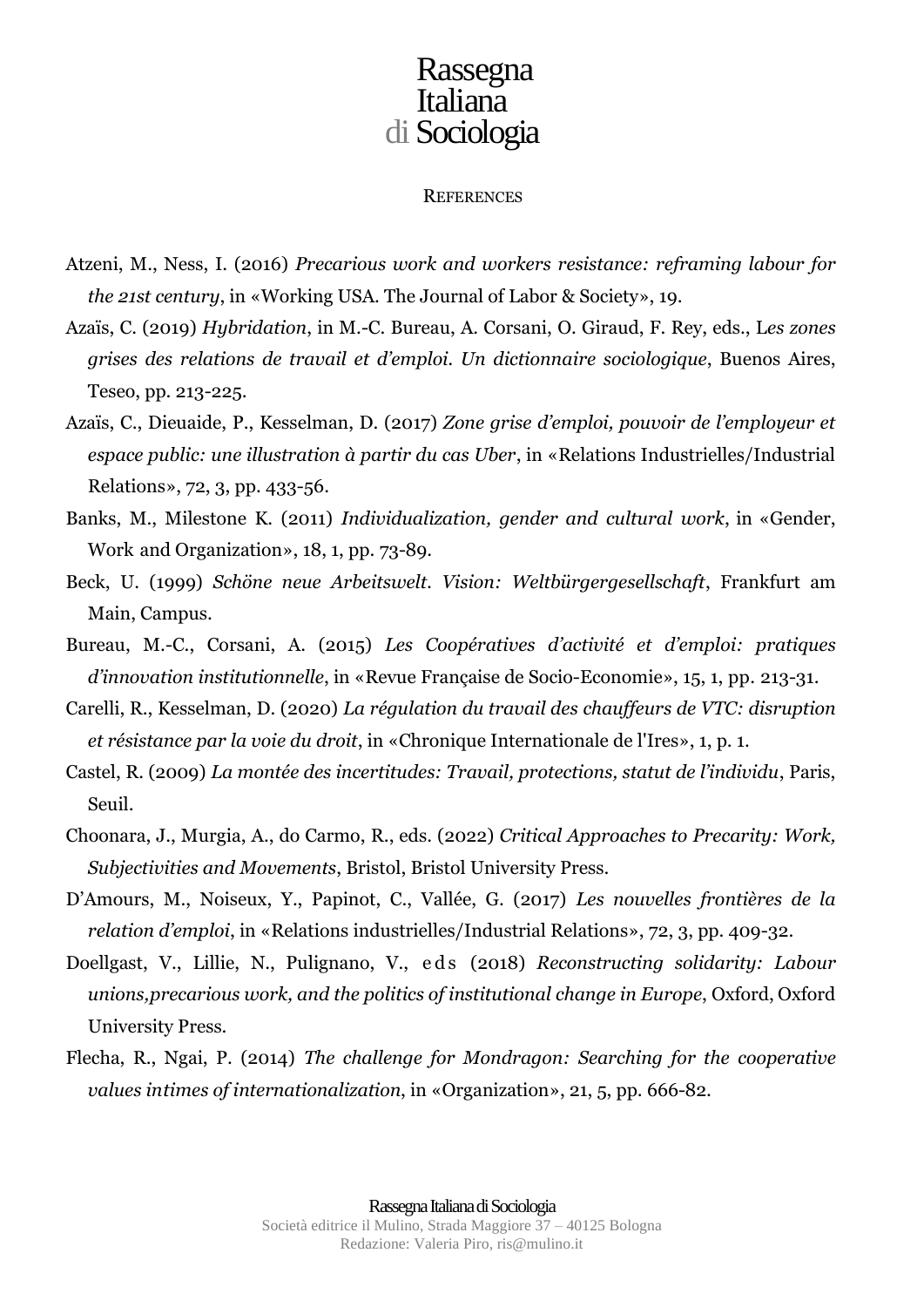- Foti, A. (2017) *The precariat for itself Euro May Day and precarious workers' movements*, in E. Armano, A. Bove, A. Murgia, eds. *Mapping Precariousness, Labour Insecurity and Uncertain Livelihoods: Subjectivities and Resistance*, London, Routledge, pp. 47-59.
- Mattoni, A. (2016) *Media practices and protest politics: How precarious workers mobilise*, London, Routledge*.*
- Meardi, G., Simms, M., Adam, D. (2021) *Trade unions and precariat in Europe: Representative claims*, in «European Journal of Industrial Relations», 27, 1, pp. 41-58.
- Freedland, M. (2003) *The personal employment contract*, Oxford, Oxford University Press.
- Graceffa, S., de Heusch, S. (2017) *Reinventing the world of work*, in «Transfer», 23, 3, pp. 359-65.
- Gumbrell-McCormick, R. (2011) *European trade unions and 'atypical' workers*, in «Industrial Relations Journal», 42, 3, pp. 293-310.
- Heckscher, C., Carré, F. (2006) *Strength in networks: Employment rights organizations and the problem of co--‐ordination*, in «British Journal of Industrial Relations», 44, 4, pp. 605- 28.
- Holgate, J., Simms, M., Tapia, M. (2018) *The limitations of the theory and practice of mobilization in trade union organizing*, in «Economic and Industrial Democracy», 39, 4, pp. 599-616.
- Hyman, R., Gumbrell-McCormick, R. (2017) *Resisting labour market insecurity: Old and new actors, rivals or allies?*, in «Journal of Industrial Relations», 59, 4, pp. 538-61.
- Kalleberg, A.L. (2009) *Precarious work, insecure workers: Employment relations in transition*, in «American Sociological Review», 74, 1, pp. 1-22.
- Kalleberg, A.L., Vallas, S.P. (2017) *Probing precarious work: Theory, research, and politics*, in «Research in the Sociology of Work», 31, pp. 1-30.
- Keune, M., Pedaci, M. (2019) *Trade union strategies against precarious work: Common trends and sectoral divergence in the EU*, in «European Journal of Industrial Relations», 26, 2, pp. 139-55.
- Leonard, S., Fraser, N. (2016) *Capitalism'sCrisis of Care*, in «Dissent», https://www.dissentmagazine.org/article/nancy-fraser-interview-capitalism-crisis-of-care.
- Mondon-Navazo, M., Murgia, A., Borghi, P., Mezihorak, P. (2021) *In search of alternatives for individualised workers: A comparative study of freelance organisations*, in «Organization», 13505084211041709.